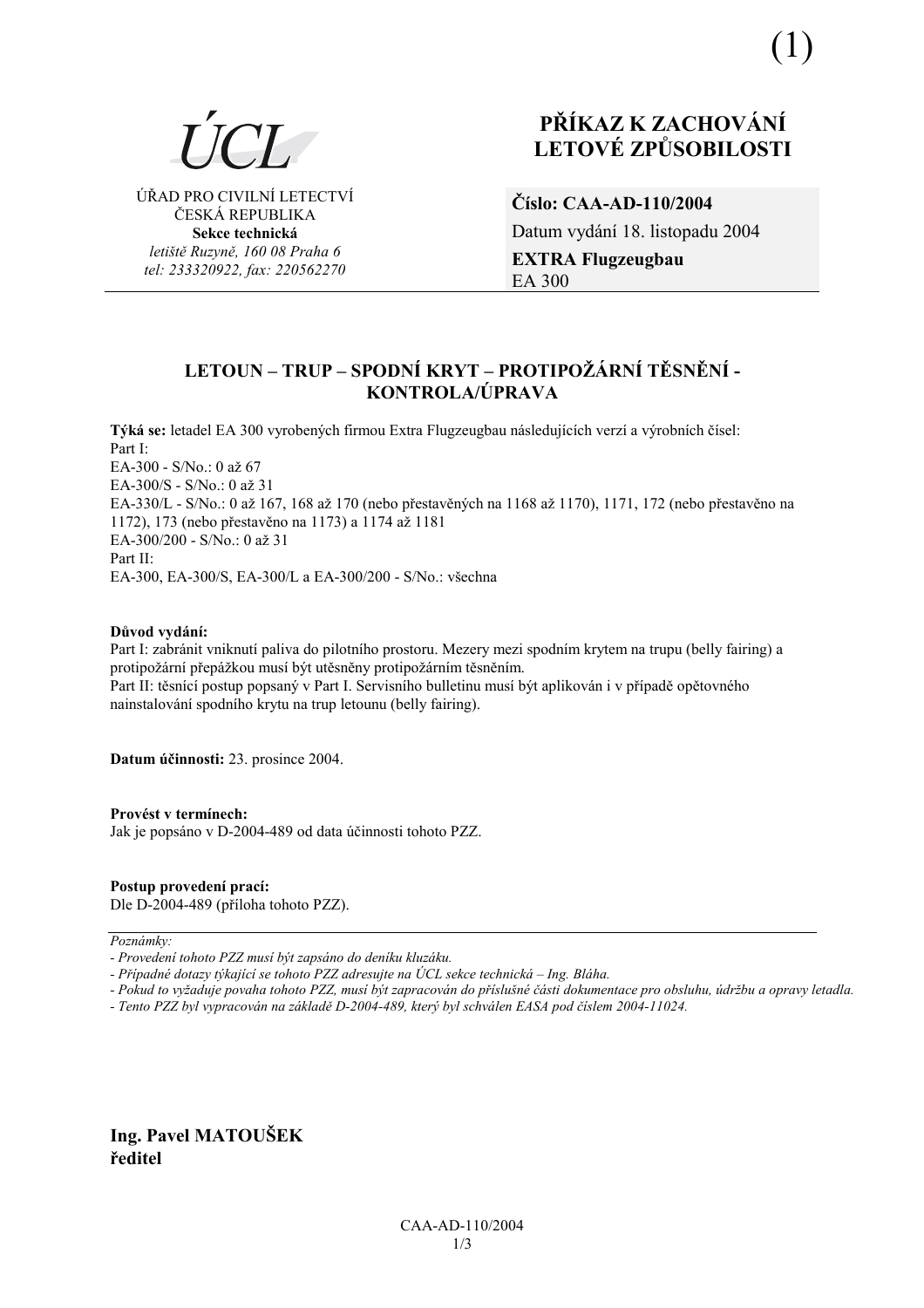# **Airworthiness Luftfahrt-Bundesamt**

**Directive** Airworthiness Directive Section Hermann-Blenk-Str. 26 38108 Braunschweig G E R M A N Y

## **D-2004-489**

Effective Date: November, 11 2004

# **Extra**

**Affected:**  Kind of aeronautical product: Airplane Manufacturer: Extra Flugzeugbau, Hünxe, Germany Type: EA 300 Models and Serial numbers affected: Part I: EA-300 - S/No.: 0 up to 67 EA-300/S - S/No.: 0 up to 31 EA-330/L - S/No.: 0 up to 167, 168 up to 170 (or converted to 1168 up to 1170), 1171, 172 (or converted to 1172), 173 (or converted to 1173) and 1174 up to 1181 EA-300/200 - S/No.: 0 up to 31 Part II: EA-300, EA-300/S, EA-300/L and EA-300/200  $-S/No<sup>3</sup>$  s.: all

German Type Certificate No.: 1086

## **Subject:**

Bottom fuselage cover / firewall sealing

## **Reason/Action:**

Part I: To prevent fuel from entering the cockpit, gaps between the bottom fuselage cover (belly fairing) and the fire-wall need to be sealed with firewall sealant.

Part II: The sealing procedure described in Part I of the Service Bulletin must be followed when reinstalling the bottom fuselage cover (belly fairing).

The Actions must be accomplished in accordance with the instructions given in the Service Bulletin.

## **Compliance:**

The actions must be performed within 50 flight hours, but not later than 3 months.

## **Technical publication of the manufacturer:**

Extra Service Bulletin No. 300-4-04, Issue A dated May 25, 2004 becomes herewith part of this AD can be obtained from Messrs.: EXTRA Flugzeugproduktions- und Vertriebs GmbH Schwarze Heide 21 D-46569 Hünxe / Germany Fax: ++49 2858 9137-30

## **Holders of affected aircraft registered in Germany have to observe the following:**

Action has to be accomplished by the owner of the aircraft or an approved service station and to be checked and entered in the log book by a licensed inspector.

Enquiries regarding this Airworthiness Directive should be referred to Mr. Olaf Schneider, Airworthiness Directive Section at the above